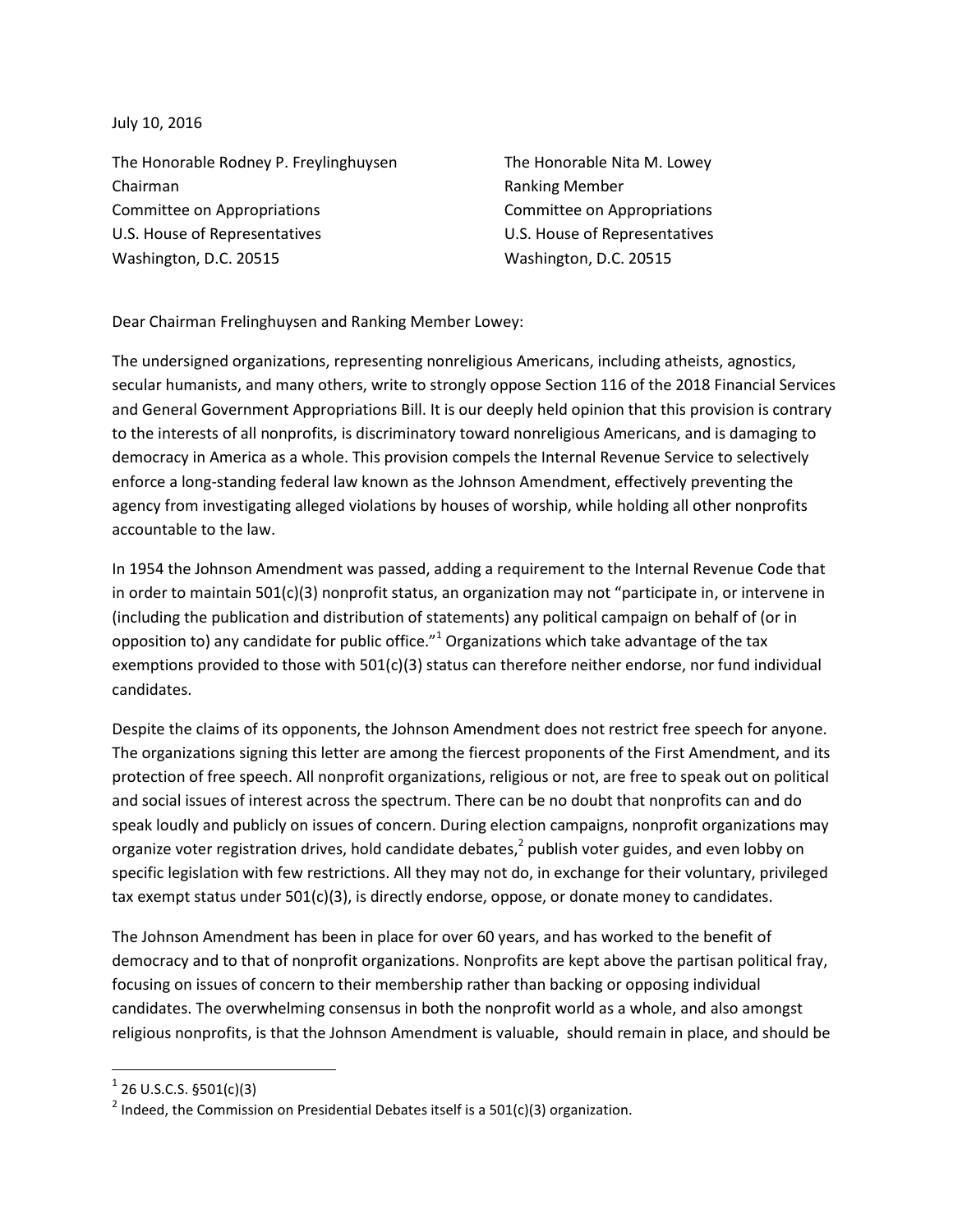enforced. A recent open letter from the nonprofit community, pledging support for the Johnson Amendment and requesting Congress to leave it intact, garnered almost 4,500 signatures from groups as wide ranging as Girl Scouts of the USA, to Habit for Humanity, to the League of Women Voters.<sup>3</sup> Religious groups too are near united in their opposition to eliminating or making the amendment unenforceable. The above letter was signed by religious groups of nearly every denomination, including the Baptist Joint Committee for Religious Liberty, Catholic Charities USA, the Jewish Council for Public Affairs, the Shia Islamic Education Center, and the Hindu American Foundation. Currently over 3,000 individual faith leaders have signed a further letter requesting that the Amendment be preserved.<sup>4</sup>

The nonprofit community does not believe its rights to free speech are limited by the Johnson Amendment, and overwhelmingly opposes repeal or weakening of that legislation. The people of America also have no desire to see the end of the Johnson Amendment. Nearly 90% of Evangelical Christian leaders agree that it would be inappropriate for pastors to endorse a candidate from the pulpit.<sup>5</sup> A clear majority, 72%, of American voters support the Johnson Amendment and the idea that nonprofits should not be spending tax exempt donations on endorsing candidates or giving money to their campaigns.<sup>6</sup> The view of the people is clear – they have no desire for their churches and charities to become just another battleground in partisan electoral politics.

Even if there was public support, or support in the nonprofit community for weakening the Johnson Amendment, Section 116 of this bill is a particularly inappropriate way to go about achieving that aim. Such a significant change in the governance of nonprofits, changing more than six decades of settled law, and permitting the tax-exempt donations of citizens to be channeled to candidates and campaigns, deserves to be fully and publicly debated, rather than added on as part of a budgetary measure and pushed through without full and fair consideration. The signatories to this letter oppose repeal or weakening of the Johnson Amendment. However, if Congress is to undertake such a step, it should be done in the public eye. Adding a nonrelated provision to a funding bill to undertake significant and controversial changes is contrary to good governance, and should not become the norm.

As representatives of the nonreligious community, we have particular concerns regarding the weakening of the Johnson Amendment as proposed by Section 116. The tax code already gives significant privileges to religious groups; privileges which are unavailable to our organizations. For example, religious nonprofits are exempt from filing a full Form 990, unlike all other 501(c)(3) organizations who are required to under the Tax Reform Act of 1969. This disclosure form allows the public to see how a nonprofit organization spends the money it receives as tax exempt donations, and aids the government in ensuring that the organization is not violating the rules under which nonprofits are required to operate. Because religious groups are exempt from this requirement, the public cannot know with any degree of certainty whether such a group is conducting itself in accordance with the regulations set forth by the IRS; nor can it determine where or how such a group's money is being spent. If the IRS is

l

<sup>&</sup>lt;sup>3</sup> <https://www.givevoice.org/sites/default/files/community-letter-in-support-of-nonpartisanship.pdf>

<sup>4</sup> https://www.faith-voices.org/

<sup>5</sup> <https://www.nae.net/pastors-shouldnt-endorse-politicians/>

<sup>&</sup>lt;sup>6</sup> http://independentsector.org/resource/poll-americans-support-keeping-amendment/